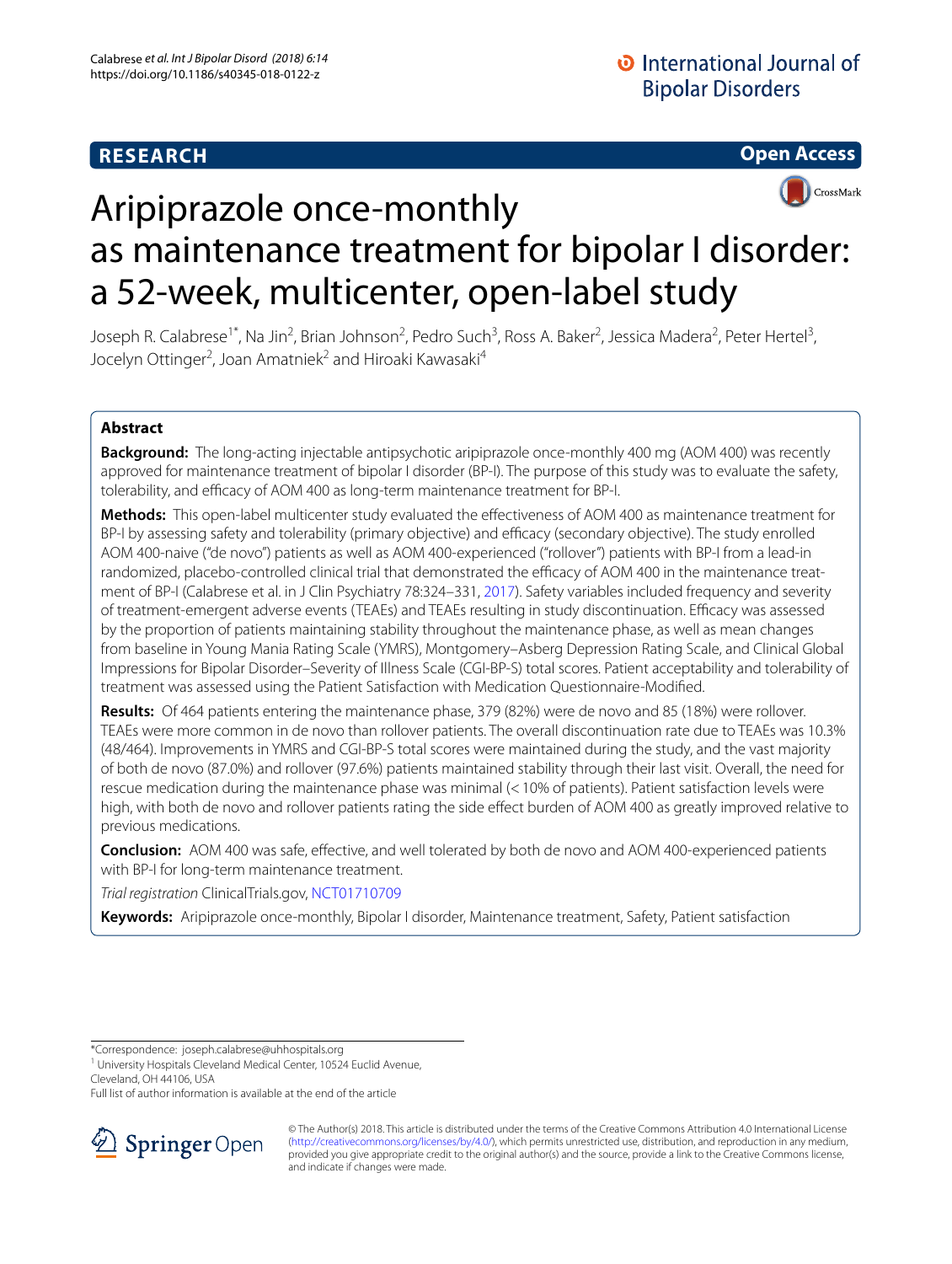# **Background**

Bipolar I disorder (BP-I) is a lifelong neuropsychiatric disorder characterized by manic episodes, and frequently includes depressive states intermixed with periods of remission. BP-I is specifcally defned by periods of debilitating mania that impair social and occupational functioning and can include psychotic symptoms and the need for hospitalization (Grande et al. [2016\)](#page-9-1). It has been shown that even during periods of remission, patients with BP-I exhibit high levels of functional and cognitive impairment, leading to a reduced quality of life (Martinez-Aran et al. [2004;](#page-9-2) Martino et al. [2009](#page-9-3)). Combined, these data suggest that treatment during both mood episodes and periods of remission is warranted.

Long-term pharmacologic therapy may be required to maintain periods of remission, prevent relapse of symptoms, and preserve function (Work Group on Bipolar Dis-order [2002\)](#page-9-4). The most commonly used medications for BP-I include mood stabilizers, anticonvulsants, and second-generation (atypical) antipsychotics (SGAs) (Grande et al. [2016](#page-9-1)). For patients with BP-I who experience severe episodes of mania, SGAs have frequently been used in conjunction with drugs such as lithium or valproate for stabilization during crises. Oftentimes these SGAs are then continued as adjunctive maintenance treatments (Lindström et al. [2017\)](#page-9-5). More recently, certain SGAs have been approved for use as maintenance monotherapy, including risperidone and aripiprazole oral or bi-weekly and monthly formulations (Kishi et al. [2016](#page-9-6); McIntyre et al. [2011](#page-9-7)). Oral therapy has traditionally been used for treatment of BP-I, but newer long-acting injectable (LAI) antipsychotic formulations may allow for better adherence rates, more consistent dosing, more regular contact between patients and their healthcare team, and improved patient outcomes (Brissos et al. [2014\)](#page-9-8).

Though there are numerous oral options for maintenance treatment of BP-I, until recently, bimonthly risperidone LAI was the only LAI atypical antipsychotic approved by the US Food and Drug Administration (FDA) for maintenance treatment of BP-I (Risperdal Consta [2016](#page-9-9)). Randomized controlled trials have demonstrated the efficacy of bi-weekly risperidone LAI as monotherapy and adjunctive therapy in delaying time to recurrence of mood episodes in patients with BP-I (Macfadden et al. [2009;](#page-9-10) Quiroz et al. [2010\)](#page-9-11). In an open-label trial involving a small study population  $(N=11)$ , patients on risperidone LAI maintenance treatment maintained symptom stability over a 12-month period (Han et al. [2007](#page-9-12)). Clinically relevant weight gain and glucose metabolism-related adverse events (AEs) have been more frequently reported in patients receiving risperidone LAI versus placebo (Quiroz et al.  $2010$ ). The recently approved once-monthly formulation of aripiprazole, aripiprazole once-monthly 400 mg (AOM 400), with its prolactin-sparing profle and low rate of sexual dysfunction side efects (Calabrese et al. [2017](#page-9-13); Abilify Maintena [2016](#page-9-0); De Hert et al. [2014](#page-9-14)), adds an additional treatment option for long-term maintenance treatment of BP-I.

Aripiprazole has also demonstrated a favorable metabolic side efect profle relative to other antipsychotic medications, which is important given that patients with BP-I exhibit increased risk for cardiometabolic disor-ders (Correll et al. [2015](#page-9-16); Vancampfort et al. 2015). This bears even greater clinical signifcance considering that patients are typically required to take the medication long term for maintenance therapy. It has been shown that antipsychotic medications further exacerbate the risk for several cardiovascular and metabolic conditions beyond those experienced inherently by patients with bipolar disorder (Correll et al. [2015\)](#page-9-15). Therefore, implementing the use of LAI antipsychotic medication formulations, which can make lower doses clinically efective (Kishi et al. [2016;](#page-9-6) Spanarello and Ferla [2014](#page-9-17)), should be a priority.

The primary and secondary objectives of the open-label trial reported here were to evaluate the safety/tolerability and efficacy, respectively, of AOM 400 for long-term maintenance treatment of BP-I in a mixed cohort of adult patients, some with no exposure to AOM 400 (de novo patients) and others stabilized and/or maintained on AOM 400 in the lead-in study (rollover patients). This is the frst trial to study AOM 400 maintenance treatment in patients with BP-I not previously exposed to AOM 400 monotherapy and in those requiring rescue medication during maintenance treatment with AOM 400.

# **Methods**

#### **Study overview**

This open-label, multicenter study (ClinicalTrials.gov, NCT01710709) was performed as a follow-on to a previous double-blind, placebo-controlled, randomized withdrawal study of AOM 400 monotherapy in the maintenance treatment of BP-I, as previously published (Cala-brese et al. [2017\)](#page-9-13). The study reported here enrolled both rollover patients from the aforementioned study and AOM 400-naive (de novo) patients to assess the longterm safety and efficacy of AOM 400 during  $\geq$  1 year of maintenance treatment in patients with BP-I. Unlike the patients rolling over from the lead-in study, de novo patients were not stabilized on AOM 400 before the maintenance phase (although they were required to be stable on oral aripiprazole to enter the study), and use of adjunct rescue medications was permitted.

This trial was conducted from November 2012 to November 2016 at 149 sites in 10 countries (Canada, France, Hungary, Japan, Malaysia, Poland, Romania,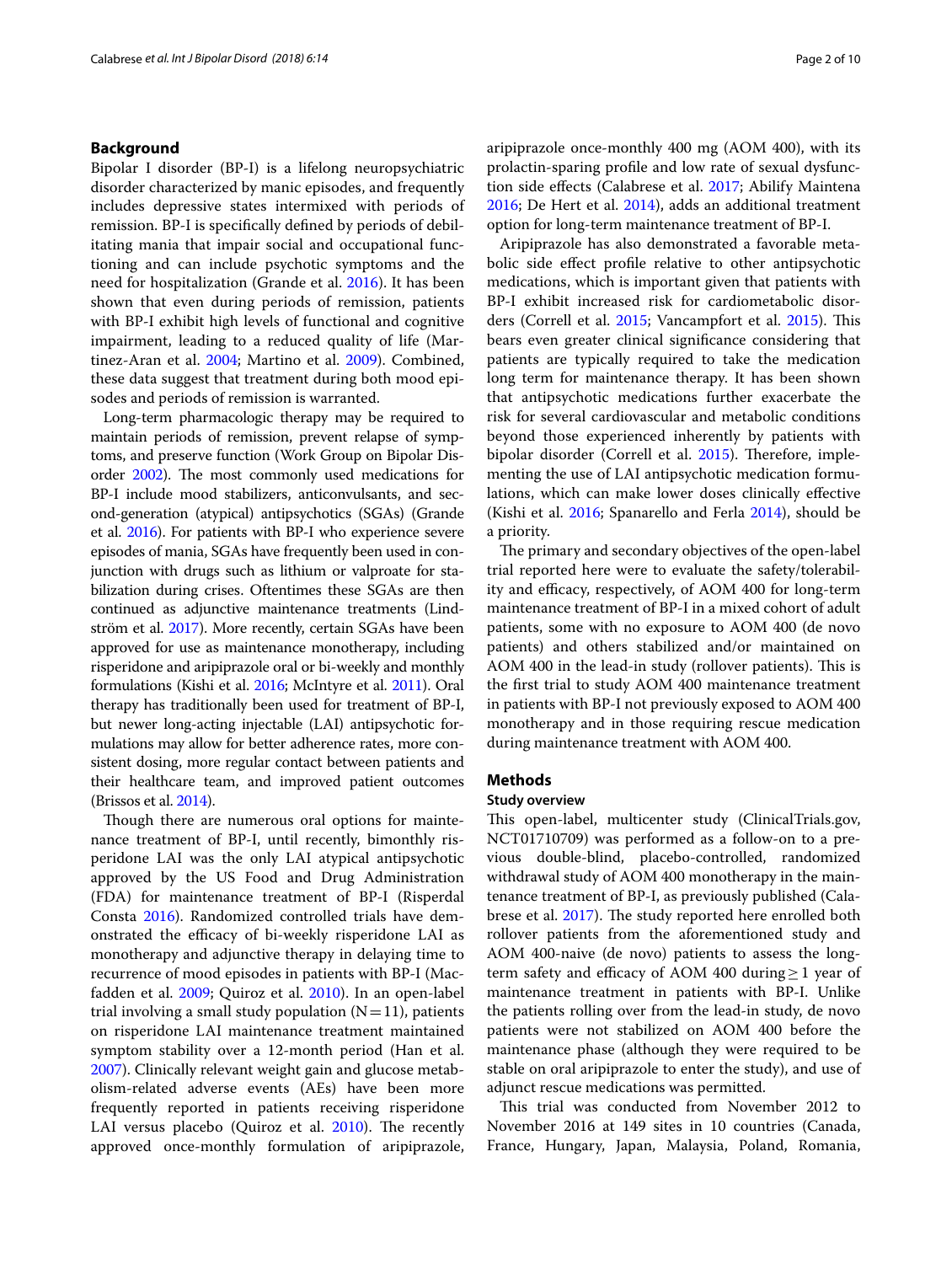South Korea, Taiwan, and the United States) in compliance with the International Conference of Harmonisation and Good Clinical Practice consolidated guideline ([2016\)](#page-9-18). The protocol was approved by an institutional review board or independent ethics committee, as appropriate. Informed consent was obtained from all patients or their legal representatives as necessary.

Safety was assessed by the frequency, severity, seriousness, and discontinuation of AOM 400 due to treatmentemergent adverse events (TEAEs). Efficacy was assessed by (a) the proportion of patients meeting stabilization criteria at the beginning of the maintenance phase who remained stable at the last visit; (b) mean changes from baseline in Young Mania Rating Scale (YMRS) (Young et al. [1978](#page-9-19)) and Montgomery–Asberg Depression Rating Scale (MADRS) (Montgomery and Asberg [1979](#page-9-20)) total scores, as well as in Clinical Global Impressions for Bipolar Disorder-Severity of Illness Scale (CGI-BP-S) (Spearing et al. [1997\)](#page-9-21) scores (overall, mania, and depression); and (c) proportion of patients requiring use of a rescue medication, as well as the frequency and duration of use of the rescue medication. Patient acceptability and tolerability of treatment was assessed by (a) patient satisfaction with AOM 400 and (b) side efects of AOM 400 versus previous medication, both measured using the Patient Satisfaction with Medication Questionnaire–Modifed (PSMQ-M) (Kalali [1999](#page-9-22)).

#### **Patients**

This study enrolled 2 cohorts of patients, defined as de novo or rollover. De novo patients consisted of male and female outpatients aged 18–65 years with a diagnosis of BP-I according to *Diagnostic and Statistical Manual of Mental Disorders, Fourth Edition, Text Revision* (American Psychiatric Association [2000](#page-9-23)) criteria, and confrmed by the Mini-International Neuropsychiatric Interview (Sheehan et al. [1998](#page-9-24)). Eligible patients had experienced  $\geq 1$  previous manic or mixed episode of suffcient severity to require hospitalization, treatment with a mood stabilizer, or treatment with an antipsychotic agent. Patients with a current depressive episode or a history of  $\geq$  9 episodes in the past year were excluded. Eligibility criteria for this study were generally similar to those of the lead-in study (Calabrese et al. [2017\)](#page-9-13) except that the lead-in study excluded patients with either a mixed or depressive episode, whereas the present study excluded only patients experiencing a depressive episode. Additionally, there was no YMRS score criterion for entry into this open-label study.

Rollover patients were derived from the lead-in doubleblind, placebo-controlled randomized withdrawal trial as previously published (Calabrese et al. [2017\)](#page-9-13). Patients were required to have completed the maintenance phase without recurrence to be eligible for this extension study. Because the fnal phase of the lead-in trial was randomized, patients entering the current study were from both the placebo and AOM 400 maintenance arms, resulting in patients with diferent levels of AOM 400 exposure before inclusion in the current study. However, all rollover patients had some level of AOM 400 exposure owing to the 12- to 28-week AOM 400 stabilization phase included as part of the lead-in trial protocol (Calabrese et al. [2017](#page-9-13)).

#### **Study design**

This trial had distinct protocols for de novo versus rollover patients. For de novo patients, the study consisted of 2 or 3 of the following phases: a 4- to 6-week oral aripiprazole cross-titration phase, if the patient was receiving an oral antipsychotic other than aripiprazole at enrollment, a 4- to 12-week oral aripiprazole stabilization phase, and an open-label 52-week maintenance phase where AOM 400 was administered by single-site gluteal intramuscular injection every 4 weeks. Of note, no stabilization on AOM 400 was performed before the AOM 400 maintenance phase. De novo patients entered the study at screening and then proceeded to oral conversion or oral stabilization, depending on their current antipsychotic treatment regimen.

Because cross-titration and stabilization were completed as part of the lead-in trial, rollover patients entered this study directly at the AOM 400 maintenance phase (Calabrese et al. [2017](#page-9-13)). Importantly, only those patients completing the lead-in study through the full 52-week maintenance phase without recurrence of a mood episode were eligible for participation in the current study. In both de novo and rollover patients, dose decrease to 300 mg was permitted for tolerability, as was return to the 400-mg dose at any point.

Use of rescue medications was permitted if a patient became unstable. Patients requiring rescue therapy were permitted use of one adjunct medication at a time, as follows: lithium or valproate (immediate release or controlled release), benzodiazepines (lorazepam equivalents) at  $\leq$  4 mg/day ( $\leq$  12 mg/week) during the oral aripiprazole stabilization phase, and  $\leq$  2 mg/day ( $\leq$  8 mg/week) during the AOM 400 maintenance phase.

### **Stability assessments**

Before entering the AOM 400 maintenance phase, de novo patients were required to meet the following stability criteria: outpatient status, YMRS total score  $\leq$  12, MADRS total score  $\leq$  12, and no active suicidality, with active suicidality defined as MADRS item 10 score  $\geq$  4, or "yes" on question 4 or 5 of the Columbia Suicide Severity Rating Scale (C-SSRS) (Posner et al. [2009\)](#page-9-25).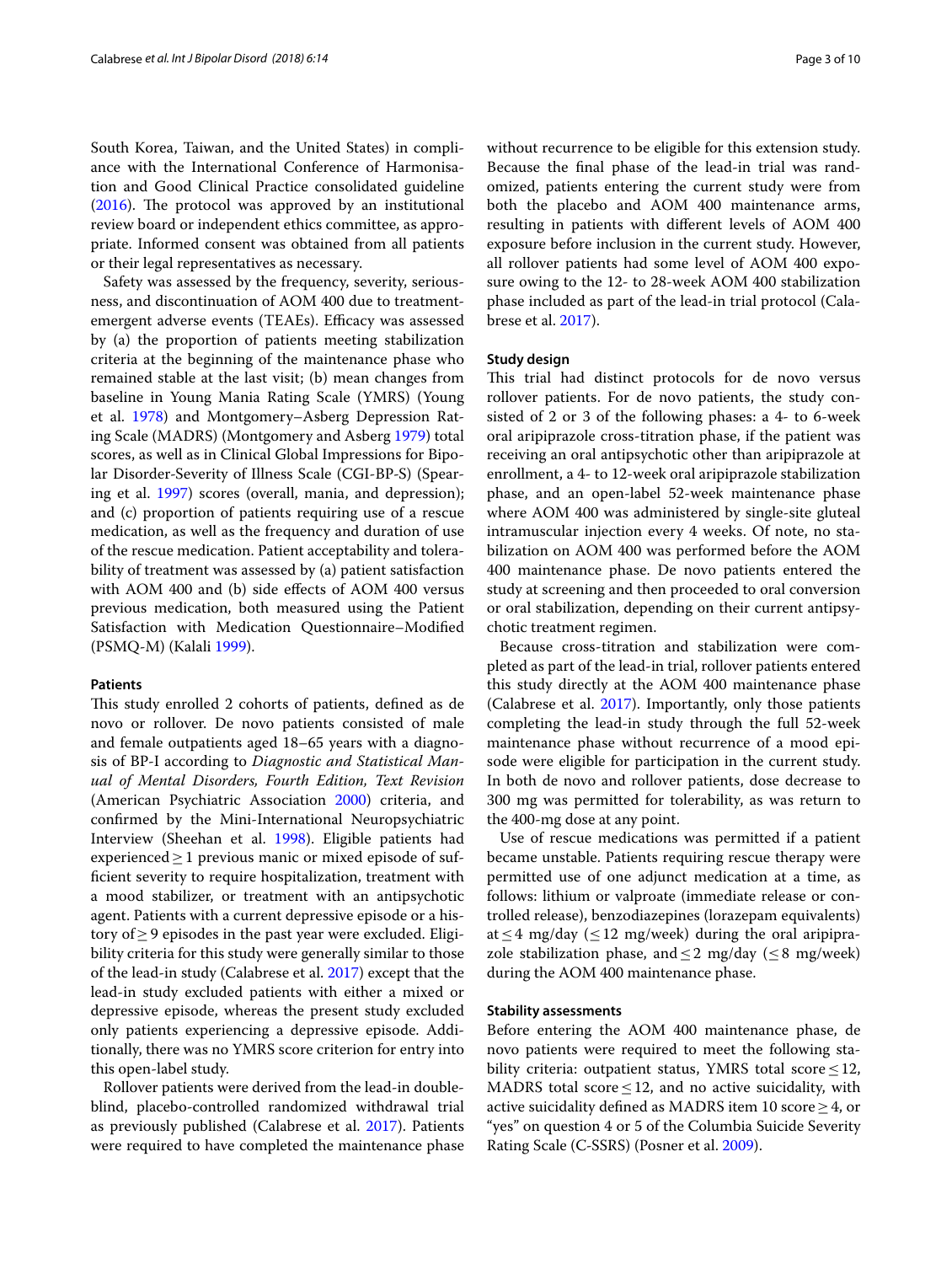## **Safety and tolerability**

All patients who received≥1 dose of AOM 400 in the open-label maintenance phase were analyzed for safety. Safety data were summarized using descriptive statistics for the open-label AOM 400 maintenance phase. AEs were coded according to Medical Dictionary for Regulatory Activities defnitions. A TEAE was defned as an AE that emerged after the start of treatment or an AE that continued from baseline of one phase and became serious; was drug related; or resulted in death, discontinuation, interruption, or reduction of dosing during the subsequent phase. Suicidality was measured using the C-SSRS. Injection site reaction was assessed using the patientreported Visual Analog Scale (VAS) and investigator evaluations. Extrapyramidal symptoms were reported as the change from baseline (beginning of AOM 400 maintenance phase) in Simpson–Angus Scale (used in countries other than Japan) (Simpson and Angus [1970](#page-9-26)), Drug-Induced Extrapyramidal Symptoms Scale (used in Japan) (Kim et al. [2002](#page-9-27)), Abnormal Involuntary Movement Scale (Guy [1976\)](#page-9-28), and Barnes Akathisia Rating Scale (Barnes [1989](#page-9-29)) scores. Standard safety measurements, including clinical laboratory tests (including serum prolactin concentrations), vital signs, electrocardiogram (ECG), body weight, and general physical examination, were recorded. Central laboratories designated by the sponsor were used for all laboratory testing and ECG review.

### **Efficacy**

All patients with  $\geq$  1 postbaseline effectiveness evaluation in the open-label AOM 400 maintenance phase were analyzed for efficacy. The proportion of patients stable at baseline who were also stable at the last visit of the maintenance phase was calculated using descriptive statistics. The mean changes from baseline to end of study (up to week 52) in YMRS and MADRS total scores and in CGI-BP-S overall score were calculated using descriptive statistics with the last-observation-carried-forward method.

Briefy, the YMRS is based on a clinical interview with patients in which they report on 11 items that assess the core symptoms of mania. Total score can range from 0 to 60, with higher scores indicating more severe mania (Young et al.  $1978$ ). The MADRS is a structured interview that assesses the patient's depressive symptoms. Using a scale consisting of 10 items scored on 7 defned grades of severity (0–6), the total score can range from 0 to 60, with higher scores indicating greater severity of depressive symptoms (Montgomery and Asberg [1979\)](#page-9-20). Finally, the CGI-BP-S is a 7-point scale that rates a patient's severity of bipolar illness in 3 categories: mania, depression, and overall; higher scores indicate more severe disease (Spearing et al. [1997](#page-9-21)). All raters of efficacy assessments received structured training.

# **Patient satisfaction and patient‑assessed tolerability**

The PSMQ-M (Kalali [1999](#page-9-22)) was used to evaluate patient satisfaction with AOM 400 and to determine the side efect burden of AOM 400 relative to the patient's previous medications. These data were interpreted as patientassessed tolerability of AOM 400 as maintenance therapy for BP-I. The  $PSMQ-M$  is a simple 4-part questionnaire that patients complete independently, requiring little to no clinician aid.

# **Results**

# **Patients**

A total of 464 patients entered the AOM 400 maintenance phase of this study. Figure [1a](#page-4-0) details the proportion of patients who were de novo  $(n=379; 82%)$ , rollover from the placebo arm of the lead-in study  $(n=30; 6\%)$ , and rollover from the AOM 400 arm of the lead-in study  $(n=55; 12%)$ . This distinction is important because it indicates diferent pre-maintenance stabilization protocols for de novo versus rollover patients and diferent total AOM 400 exposure times for placebo arm versus AOM 400 arm rollover patients. De novo patients were stabilized on oral aripiprazole only (before entering the trial, or after if previously on a diferent oral antipsychotic), with no stabilization on AOM 400 before the AOM 400 maintenance phase of this study, while all rollover patients were stabilized for 12–28 weeks on AOM 400 according to lead-in study protocol. Rollover patients randomized to the placebo arm had no further exposure to AOM 400 before this study, while rollover patients randomized to the AOM 400 arm of the lead-in study received 52 weeks of AOM 400 during the randomized phase, resulting in a total of 64–80 weeks of exposure to AOM 400 before the 52-week maintenance phase of the current study.

Of 958 de novo patients screened, 663 met eligibility criteria. Figure [1b](#page-4-0) details patient disposition during each treatment phase of the study, and denotes the entry point of rollover patients from the lead-in trial. Of the 464 patients who entered the open-label AOM 400 maintenance phase, 379 were de novo and 85 were rollover patients. Of these, 291 (63%) completed 52 weeks of treatment. The most frequent reasons for discontinuation were withdrawal of consent (53/464; 11.4%) and AEs  $(48/464; 10.3%)$ . Lack of efficacy led to study discontinuation in a small number of patients (3/464; 0.6%).

Demographic (Additional fle [1:](#page-8-0) Table S1) and clinical characteristics at baseline of the open-label AOM 400 maintenance phase were similar between de novo and rollover patients. Briefy, 57.8% of patients were female, the mean age was 41.1 years, the mean BMI was 30.2 kg/ m<sup>2</sup>, and age at first BP-I diagnosis was 29.1 years. Mean (SD) YMRS total score was 2.3 (2.9), MADRS score was 3.2 (3.2), CGI-BP-S mania score was 1.5 (0.8), CGI-BP-S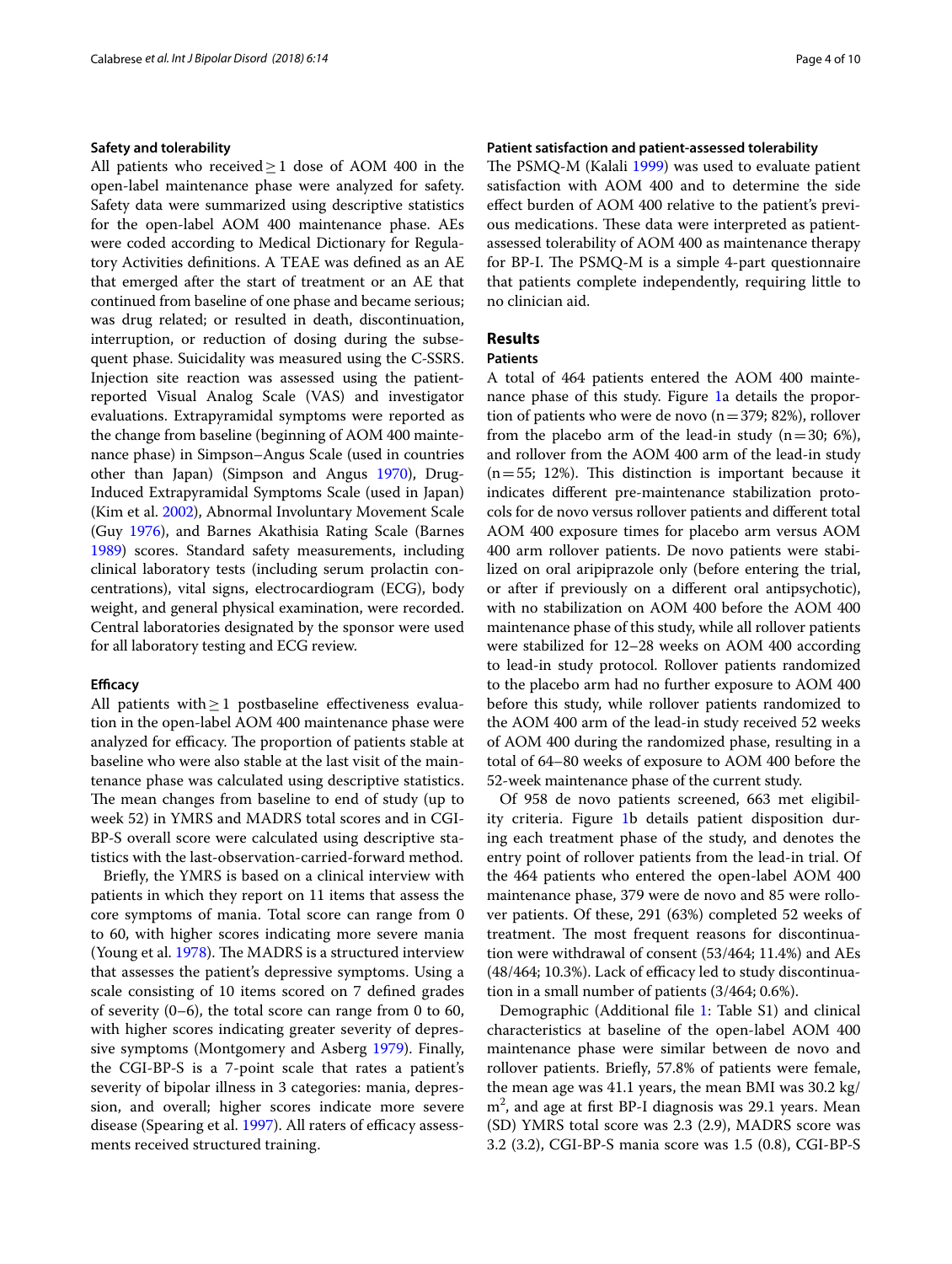

<span id="page-4-0"></span>depression score was 1.6 (0.8), and CGI-BP-S overall score was 1.7 (0.8).

# **Safety and tolerability**

The primary objective of this study was to evaluate the safety of AOM 400 administered every 4 weeks over up

to 52 weeks of maintenance therapy for BP-I. During the AOM 400 maintenance phase, patients received up to 13 injections in the gluteal muscle. Injection site AEs occurred in 42 out of 464 patients (9.1%) across de novo and rollover patients, and included pain  $(n=34; 7.3\%)$ , swelling (n=4; 0.9%), bruising (n=2; 0.4%), mass (n=2;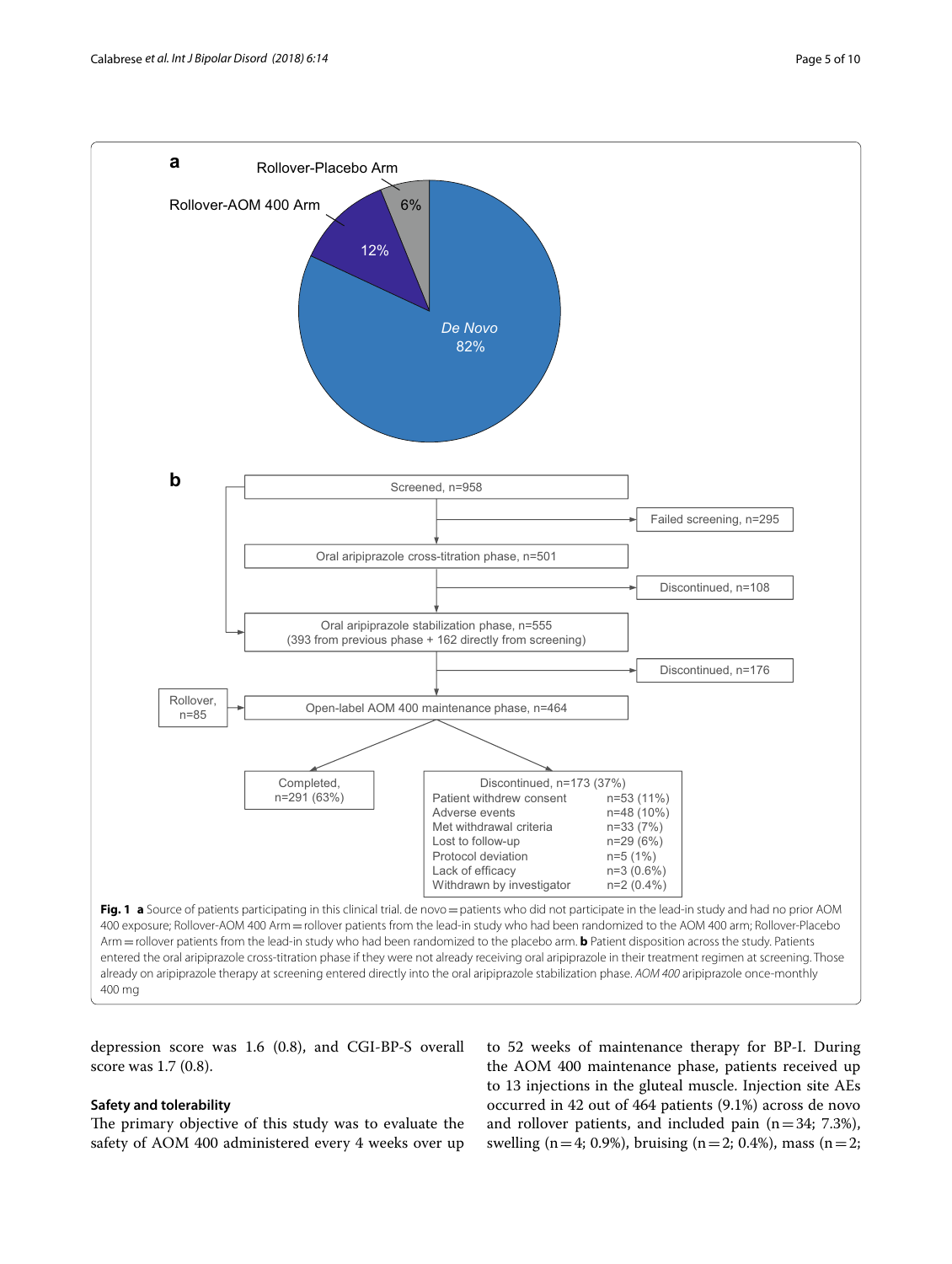0.4%), erythema ( $n=1$ ; 0.2%), and induration ( $n=1$ ; 0.2%). VAS assessment of the injections remained low, with mean patient ratings remaining at 5 or below on a scale of 0–100 throughout the maintenance phase (injections 1–13). Overall, injection site pain and reactions were minimal, decreased with subsequent injections, and were consistent with those reported in the lead-in study (Calabrese et al. [2017](#page-9-13)).

Throughout the maintenance phase, 374 of 464 patients (80.6%) experienced  $\geq$  1 TEAE, with 85.2% of de novo and 60.0% of rollover patients experiencing any TEAE, and 11.6% of de novo and 3.5% of rollover patients discontinuing the study owing to TEAEs (Table [1\)](#page-5-0). Among AEs leading to discontinuation, bipolar I disorder, bipolar disorder, major depression, and mania were reported in 4 (0.9%), 2 (0.4%), 1 (0.2%), and 3 (0.4%) patients, respectively.

The most commonly occurring TEAEs, occurring in≥5% of patients overall, are shown in Fig. [2](#page-5-1), with the most common for de novo and rollover being akathisia (15.8% vs 9.4%), weight increase (14.8% vs 7.1%), nasopharyngitis (12.7% vs 9.4%), and insomnia (12.9% vs 2.4%). Mean (SD) change in weight from baseline to the last visit of the AOM 400 maintenance phase was 0.5 (7.0) kg for de novo patients and 0.6 (4.8) kg for rollover patients. Potentially clinically relevant weight gain ( $\geq$  7%) at the last visit of the maintenance phase was observed in 61/370 de novo patients (16.5%) and 10/84 rollover patients (11.9%), while potentially clinically relevant weight loss was observed in 42 de novo patients (11.4%) and 6 rollover patients (7.1%). Overall, the incidence of TEAEs was low, and TEAEs occurred early and did not appear to increase with time on treatment. Mean changes from baseline in extrapyramidal symptoms, as assessed by specifc rating scales, were minimal and not clinically meaningful (Additional fle [2](#page-8-1): Table S2). No clinically meaningful changes in clinical laboratory parameters were observed.

Treatment-emergent adverse events related to suicidal ideation/suicide were reported in 11/464 patients (2.4%) during the maintenance phase, with the events considered serious in 4 patients. Treatment-emergent possible suicidal



<span id="page-5-1"></span>events assessed using the C-SSRS were reported in 46/464 patients (9.9%), including suicidal ideation (9.9%), non-suicidal self-injurious behavior (0.9%), suicide attempt (0.6%), and preparatory action toward imminent suicidal behavior (0.9%).

Although serious AEs (SAEs) were rare, 27 de novo (7.1%) and 3 rollover (3.5%) patients reported SAEs during maintenance treatment with AOM 400, including 1 death in the de novo cohort (acute myocardial infarction) that was not considered related to study drug. SAEs considered related to study drug included BP-I (2 patients) and diabetes mellitus, obesity, somnolence, tardive dyskinesia, bipolar disorder, major depression, mania, and dyspnea (1 patient each).

## **Efficacy**

The secondary objective of this study was to evaluate the long-term therapeutic efect of AOM 400 as maintenance

<span id="page-5-0"></span>

|  |  |  |  | Table 1 Incidence of AEs during the AOM 400 maintenance phase |  |
|--|--|--|--|---------------------------------------------------------------|--|
|--|--|--|--|---------------------------------------------------------------|--|

| AE, n (%)                            | De novo, $n = 379$ | Rollover, $n = 85$ | Total, $N = 464$ |
|--------------------------------------|--------------------|--------------------|------------------|
| <b>TEAEs</b>                         | 323 (85.2)         | 51(60.0)           | 374 (80.6)       |
| Serious TEAEs                        | 27(7.1)            | 3(3.5)             | 30(6.5)          |
| Nonserious TFAFs                     | 318 (83.9)         | 49 (57.6)          | 367 (79.1)       |
| Severe TEAEs                         | 39(10.3)           | 2(2.4)             | 41(8.8)          |
| Discontinued AOM 400 due to TEAEs    | 44 (11.6)          | 3(3.5)             | 47(10.1)         |
| Discontinued AOM 400 due to AE/death | 45 (11.9)          | 3(3.5)             | 48 (10.3)        |
| Deaths                               | 1(0.3)             | 0                  | 1(0.2)           |

*AE* adverse event, *AOM 400* aripiprazole once-monthly 400 mg, *TEAE* treatment-emergent AE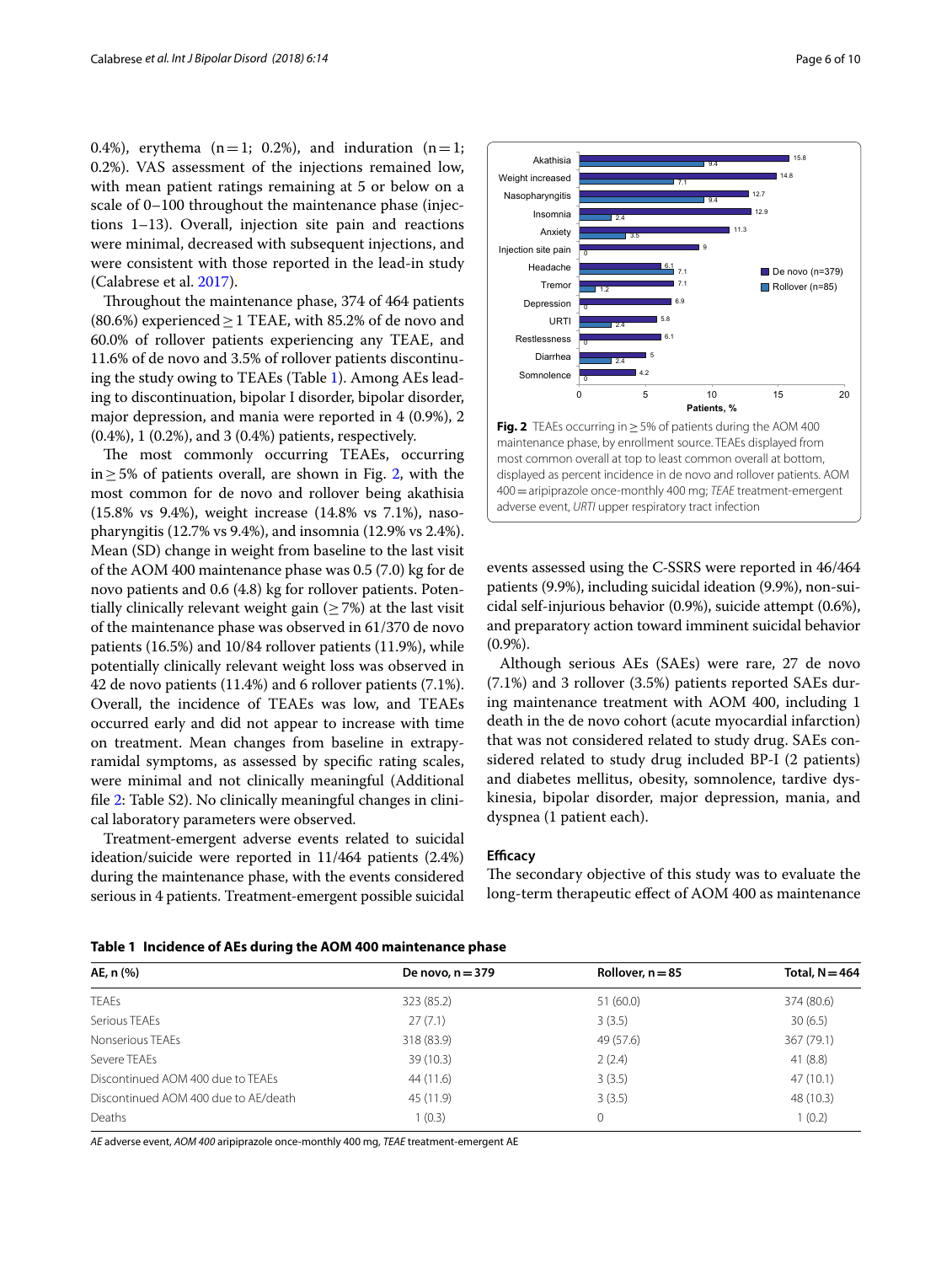

<span id="page-6-0"></span>treatment for BP-I in de novo and rollover patients. Efficacy was measured frst as the proportion of patients

**Mean (SD) change from baseline to last visit (up to week 52; LOCF)**

stable at baseline (beginning of the AOM 400 maintenance phase) who remained stable at the end of AOM 400 maintenance treatment (Fig. [3\)](#page-6-0). Overall, 89% of patients who were stable at baseline were stable at their last visit of the maintenance treatment phase.

Efficacy was also measured by assessing the change in key clinical stability indicators, including YMRS total score, MADRS total score, CGI-BP-S overall score, CGI-BP-S mania score, and CGI-BP-S depression score, as outlined in Table [2](#page-6-1). The mean YMRS and CGI-BP-S (overall, mania, and depression) scores were largely unchanged, with slight improvement from baseline.

Use of rescue medication during the AOM 400 maintenance phase is shown in Table [3.](#page-6-2) Less than 8% of patients used lithium (6.0%) or valproate (7.8%), all but one of whom were de novo patients.

#### **Patient satisfaction and patient‑assessed tolerability**

An additional secondary objective was to assess the acceptability and long-term tolerability of AOM 400 from a patient perspective, using qualitative patient satisfaction and side efect profles as evaluation measures. Using the PSMQ-M, patients could directly share their

<span id="page-6-1"></span>

|  |  | Table 2   Change in clinical stability indicators during the AOM 400 maintenance phase |
|--|--|----------------------------------------------------------------------------------------|
|  |  |                                                                                        |

| (Nearl (3D) change from baseline to last visit (up to week 32; LOCF) |         |               |                 |               |              |               |  |
|----------------------------------------------------------------------|---------|---------------|-----------------|---------------|--------------|---------------|--|
| Assessment                                                           | De novo |               | <b>Rollover</b> |               | <b>Total</b> |               |  |
|                                                                      | N       | Result        | N               | Result        | N            | Result        |  |
| YMRS total score                                                     | 377     | $-0.33(3.87)$ | 85              | $-0.16(4.42)$ | 462          | $-0.30(3.97)$ |  |
| MADRS total score                                                    | 377     | 1.36 (6.93)   | 85              | 0.67(3.16)    | 462          | 1.24(6.41)    |  |
| CGI-BP-S overall score                                               | 353     | 0.13(1.20)    | 84              | $-0.01(0.69)$ | 437          | 0.10(1.12)    |  |
| CGI-BP-S mania score                                                 | 353     | $-0.07(0.83)$ | 84              | $-0.08(0.71)$ | 437          | $-0.07(0.81)$ |  |
| CGI-BP-S depression score                                            | 353     | 0.18(1.14)    | 84              | 0.12(0.52)    | 437          | 0.17(1.05)    |  |

*AOM 400* aripiprazole once-monthly 400 mg, *CGI-BP-S* Clinical Global Impressions for Bipolar Disorder-Severity of Illness Scale, *LOCF* last observation carried forward, *MADRS* Montgomery**–**Asberg Depression Rating Scale, *SD* standard deviation, *YMRS* Young Mania Rating Scale

<span id="page-6-2"></span>

|  | Table 3 Rescue medication use during the AOM 400 maintenance phase |  |  |  |
|--|--------------------------------------------------------------------|--|--|--|
|--|--------------------------------------------------------------------|--|--|--|

| <b>Medication</b> | <b>Enrollment source</b> | <b>Number of patients</b> | Number (%) taking rescue medication | Duration (days) <sup>a</sup> |       |        |
|-------------------|--------------------------|---------------------------|-------------------------------------|------------------------------|-------|--------|
|                   |                          |                           |                                     | Mean                         | SD    | Median |
| Lithium           | De novo                  | 379                       | 28(7.4)                             | 147.9                        | 101.8 | 131.5  |
|                   | Rollover                 | 85                        | 0                                   |                              |       |        |
|                   | Total                    | 464                       | 28(6.0)                             | 147.9                        | 101.8 | 131.5  |
| Valproate         | De novo                  | 379                       | 35(9.2)                             | 114.5                        | 96.6  | 100    |
|                   | Rollover                 | 85                        | 1(1.2)                              | 84.0                         | -     | 84.0   |
|                   | Total                    | 464                       | 36(7.8)                             | 113.7                        | 95.4  | 92.0   |

Rescue medication (lithium [immediate or controlled release] or valproate [immediate or extended release]) was recommended for patients not meeting stability criteria. Only one type of rescue medication was permitted at a time. Patients meeting stability criteria were not eligible for rescue medication

*AOM 400* aripiprazole once-monthly 400 mg, *SD* standard deviation

<sup>a</sup> Calculated for patients receiving AOM 400 during maintenance phase who took rescue medication during maintenance phase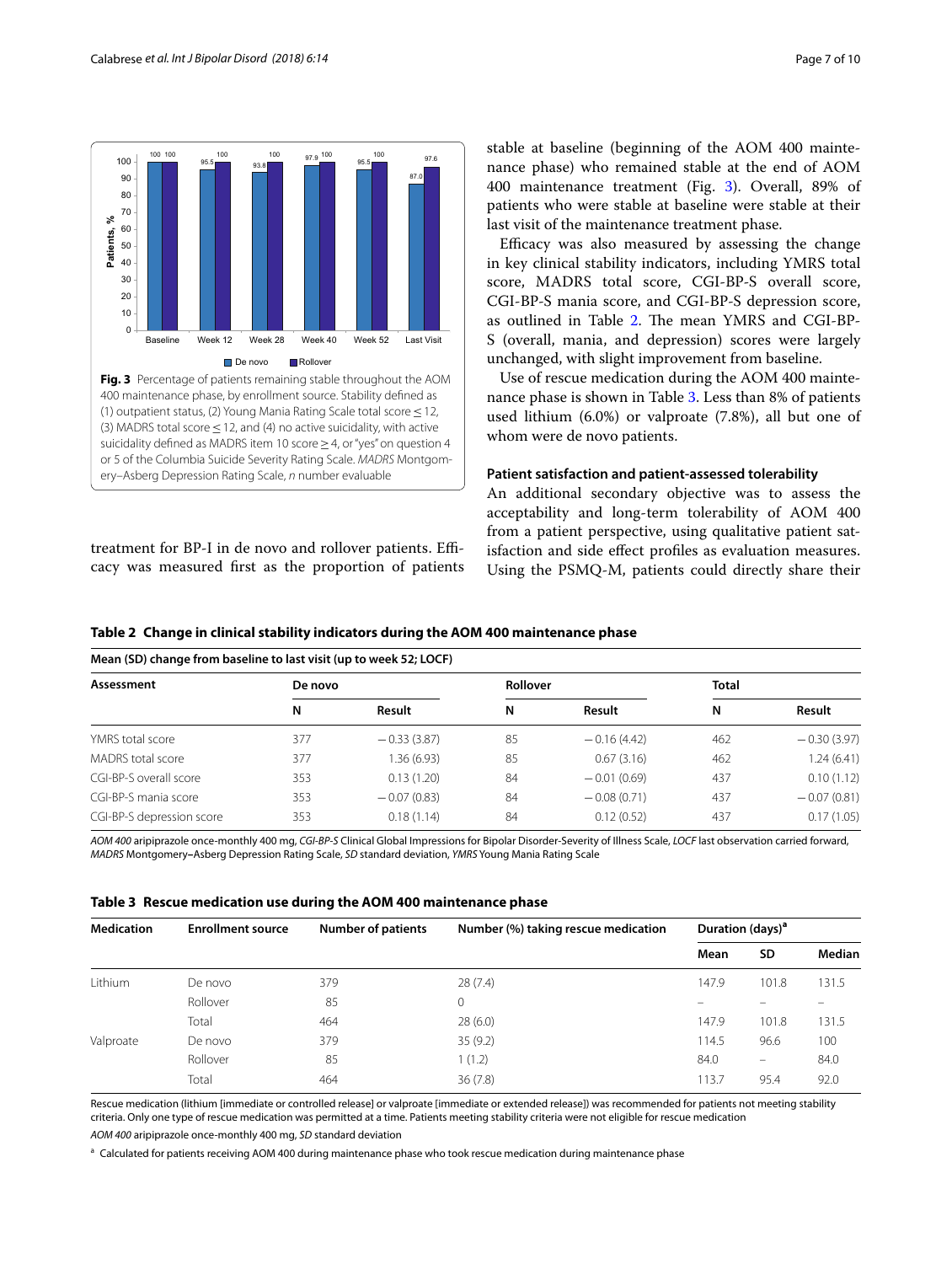



<span id="page-7-0"></span>experience of taking AOM 400 with clinicians. Figure [4a](#page-7-0), b show that>70% of patients in either group were extremely or very satisfed with AOM 400 treatment, and>65% had either no side efects or many fewer side efects than with previous medications.

# **Discussion**

Overall, these data demonstrate the safety and efficacy of AOM 400 for the maintenance treatment of BP-I. The fnding that, after switching from a previous antipsychotic, patients stable on oral aripiprazole can be safely switched to AOM 400 is important because it opens the use of AOM 400 for maintenance treatment by patients in the clinic without the need for lengthy pre-stabilization protocols. Making the switch to AOM 400 for long-term maintenance may prove to be a simple and efective clinical next step. With maintained efficacy and a good tolerability profle, patient satisfaction was high, suggesting AOM 400 may be well accepted with broader clinical use.

This study, combined with the previously published lead-in study (Calabrese et al. [2017](#page-9-13)), provides robust data on the only once-monthly LAI atypical antipsychotic approved by the FDA for maintenance monotherapy of BP-I (Citrome [2017](#page-9-30)). The 2 cohorts of patients included in this study (de novo and rollover) exhibited similar maintenance phase outcomes, including low discontinuation rates, low need for rescue medications, high rates of stability, and high levels of patient-assessed satisfaction relative to previous medications. Rollover patients provide the longest maintenance treatment period data for analysis, and de novo patients represent a real-world practice setting, in which patients on other treatments could be efectively switched to AOM 400. Because LAI formulations of antipsychotics have been shown to reduce relapse rates and hospitalizations, and improve brain health and long-term societal functioning (Kishimoto et al. [2013;](#page-9-31) Subotnik et al. [2015\)](#page-9-32), a more general shift from oral to LAI aripiprazole may be justifed for eligible patients.

The majority of randomized controlled trials that have been performed to assess the efficacy of SGAs in patients with bipolar disorder are enriched for responders (Lindström et al. [2017](#page-9-5)); in contrast, this trial cohort was not. The majority of participants in this study  $(82%)$ were classifed as de novo patients, meaning they were not stabilized on AOM 400 before being maintained on AOM 400. Instead, these patients were stabilized on oral aripiprazole and then switched to AOM 400 for maintenance. As a result, the high percentage of de novo patients with stable disease seen in our study is not due to selection bias; instead, it reflects the efficacy of AOM 400 for maintenance treatment of BP-I in a population of patients and a clinical scenario more closely representing those routinely encountered in clinical practice. Furthermore, the rate of study discontinuation due to lack of treatment efficacy was very low, and overall study completion rate was high. Notably, de novo patients demonstrated a low rate of discontinuation due to TEAEs and expressed high levels of satisfaction with the medication, suggesting a safety and tolerability profle similar to that seen in the earlier randomized withdrawal study (Calabrese et al. [2017](#page-9-13)).

The remaining 18% of the study population consisted of patients previously stabilized on AOM 400, and thus represent a subset of respondent-enriched participants (Calabrese et al. [2017](#page-9-13)). All TEAEs were less common in rollover versus de novo patients, which might be due to the enriched population. It could also refect a tendency for some TEAEs to emerge earlier in the treatment course. As with de novo patients, a large proportion of rollover patients reported high satisfaction with their treatment and less bothersome side efects versus their previous medication. To be eligible to rollover into this study, these participants had to have completed the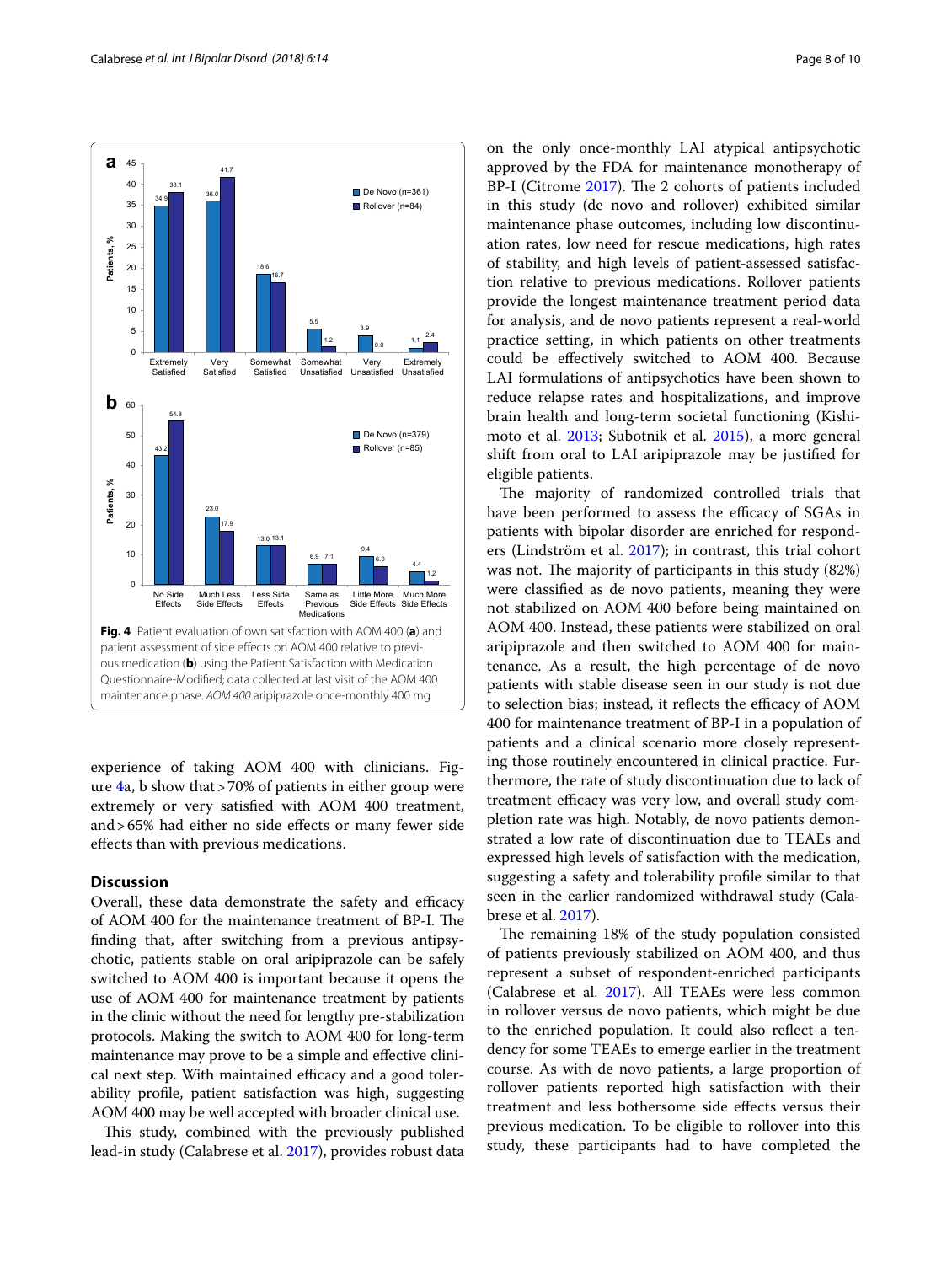full trial mentioned above, which for some individuals resulted in exposure to AOM 400 exceeding 2 years (up to 2.5 years) across the 2 studies.

The 2 notable aspects of this trial, the relative lack of enrichment design (because the patients did not require prior stabilization on AOM 400) and the permitted use of rescue medications, allow the results to more closely refect what may be seen if AOM 400 were to be used for maintenance treatment of BP-I in the clinic. In most cases, healthcare providers may choose to use oral antipsychotics for management of acute mood crises, while LAI forms may be preferred for long-term maintenance in an outpatient setting (Citrome [2017\)](#page-9-30).

The efficacy of AOM 400 as maintenance treatment in reducing the occurrence of mood episodes in BP-I has been reported previously (Calabrese et al. [2017\)](#page-9-13); however, data on relapse rates was not collected in this study, limiting the ability to directly compare the efectiveness of long-term AOM 400 maintenance treatment for BP-I with other similar studies in long-term treatment settings.

# **Conclusion**

To our knowledge, this is the longest recorded evidence of safety and efficacy of any formulation of an atypical LAI antipsychotic and the only one approved for monthly injection for the maintenance treatment of BP-I. We have shown long-term safety and efficacy in a large data set in which a majority of patients maintained stability through 52 weeks of AOM 400 treatment with minimal need for rescue medication. These data support the broader use of AOM 400 for maintenance treatment of BP-I.

## **Additional fles**

<span id="page-8-1"></span><span id="page-8-0"></span>**[Additional fle](https://doi.org/10.1186/s40345-018-0122-z) 1: Table S1.** Demographic characteristics of study population.

**[Additional fle](https://doi.org/10.1186/s40345-018-0122-z) 2: Table S2.** Change from baseline to week 52 in extrapyramidal symptoms scales during AOM 400 maintenance phase.

#### **Abbreviations**

AE: adverse event; AOM 400: aripiprazole once-monthly 400 mg; BP-I: bipolar I disorder; CGI-BP-S: Clinical Global Impressions for Bipolar Disorder-Severity of Illness Scale; C-SSRS: Columbia Suicide Severity Rating Scale; ECG: electrocardiogram; LAI: long-acting injectable; MADRS: Montgomery–Asberg Depression Rating Scale; PSMQ-M: Patient Satisfaction with Medication Questionnaire-Modifed; SAE: serious adverse event; SGA: second-generation antipsychotic; TEAE: treatment-emergent adverse event; VAS: Visual Analog Scale; YMRS: Young Mania Rating Scale.

#### **Authors' contributions**

All authors had full access to the data included in the paper, interpreted the data, and critically reviewed drafts of the paper. All authors read and approved the fnal manuscript.

#### **Author details**

<sup>1</sup> University Hospitals Cleveland Medical Center, 10524 Euclid Avenue, Cleveland, OH 44106, USA.<sup>2</sup> Otsuka Pharmaceutical Development & Commercialization, Inc., Princeton, NJ, USA.<sup>3</sup> H. Lundbeck A/S, Valby, Denmark.<sup>4</sup> Department of Psychiatry, Faculty of Medicine, Fukuoka University, Fukuoka, Japan.

#### **Acknowledgements**

Editorial support for manuscript development was provided by C4 MedSolutions, LLC (Yardley, PA, USA), a CHC Group company. Funding was provided by Otsuka Pharmaceutical Development & Commercialization, Inc. (Princeton, NJ, USA), and H. Lundbeck A/S (Valby, Denmark).

#### **Competing interests**

JC has received federal funding from the Department of Defense, Health Resources Services Administration, and National Institute of Mental Health; and grant support from Abbott Laboratories, AstraZeneca, Bristol-Myers Squibb Company, Cephalon, Inc. (now Teva Pharmaceutical Industries Ltd.), Dainippon Sumitomo Pharma Co., Ltd., GlaxoSmithKline, Janssen Pharmaceuticals, Inc., Eli Lilly and Company, Intra-Cellular Therapies, Inc., Pfzer Inc, H. Lundbeck A/S, Sunovion Pharmaceuticals Inc., and Takeda Pharmaceutical Company Limited. He has also served as a consultant/advisory board member/speaker for Abbott Laboratories, Allergan, AstraZeneca, Bristol-Myers Squibb Company, Cephalon, Inc. (now Teva Pharmaceutical Industries Ltd.), Dainippon Sumitomo Pharma Co., Ltd., GlaxoSmithKline, Janssen Pharmaceuticals, Inc., H. Lundbeck A/S, Merck & Co., Inc., Otsuka Pharmaceutical Co., Ltd., Pfzer Inc, Repligen Corporation, Servier, Sunovion Pharmaceuticals Inc., Solvay Pharmaceuticals, Inc., and Takeda Pharmaceutical Company Limited. PS and PH are employees of H. Lundbeck A/S. NJ, BJ, RB, JM, JO, and JA are employees of Otsuka Pharmaceutical Development & Commercialization, Inc. HK has received honoraria for lectures and/or consulting from Dainippon Sumitomo Pharma Co., Ltd., Lundbeck Japan K.K., Mochida Pharmaceutical Co., Ltd., Otsuka Pharmaceutical Co., Ltd., and Pfzer Japan Inc.

#### **Availability of data and materials**

Otsuka and Lundbeck are committed to sharing data in accordance with the EFPIA/PhRMA principles for responsible sharing of clinical trial data guidelines and as required by applicable legislation.

Legitimate research requests will be considered. Research proposals requesting patient-level data are reviewed by an Independent Review Panel at WIRB Copernicus Group ([https://drc.irbnet.org/release/images/WCG-DRC-Bio.](https://drc.irbnet.org/release/images/WCG-DRC-Bio.pdf) [pdf\)](https://drc.irbnet.org/release/images/WCG-DRC-Bio.pdf). For inquiries on availability of data of interest, researchers should contact Otsuka (DT-inquiry@otsuka.jp). Please visit [https://clinical-trials.otsuka.com/](https://clinical-trials.otsuka.com/For-Researchers.aspx) [For-Researchers.aspx](https://clinical-trials.otsuka.com/For-Researchers.aspx) for further details.

Data may be made available following review of a research proposal by the Independent Review Panel at WIRB Copernicus Group for researchers who meet the criteria for access to confdential data.

#### **Consent for publication**

Not applicable.

#### **Ethics approval and consent to participate**

The protocol was approved by an institutional review board (Schulman Associates Institutional Review Board, Cincinnati, Ohio). Informed consent was obtained from all patients or their legal representatives.

#### **Funding**

Study funded by Otsuka Pharmaceutical Development & Commercialization, Inc., and H. Lundbeck A/S.

#### **Publisher's Note**

Springer Nature remains neutral with regard to jurisdictional claims in published maps and institutional afliations.

Received: 24 January 2018 Accepted: 21 April 2018Published online: 10 June 2018